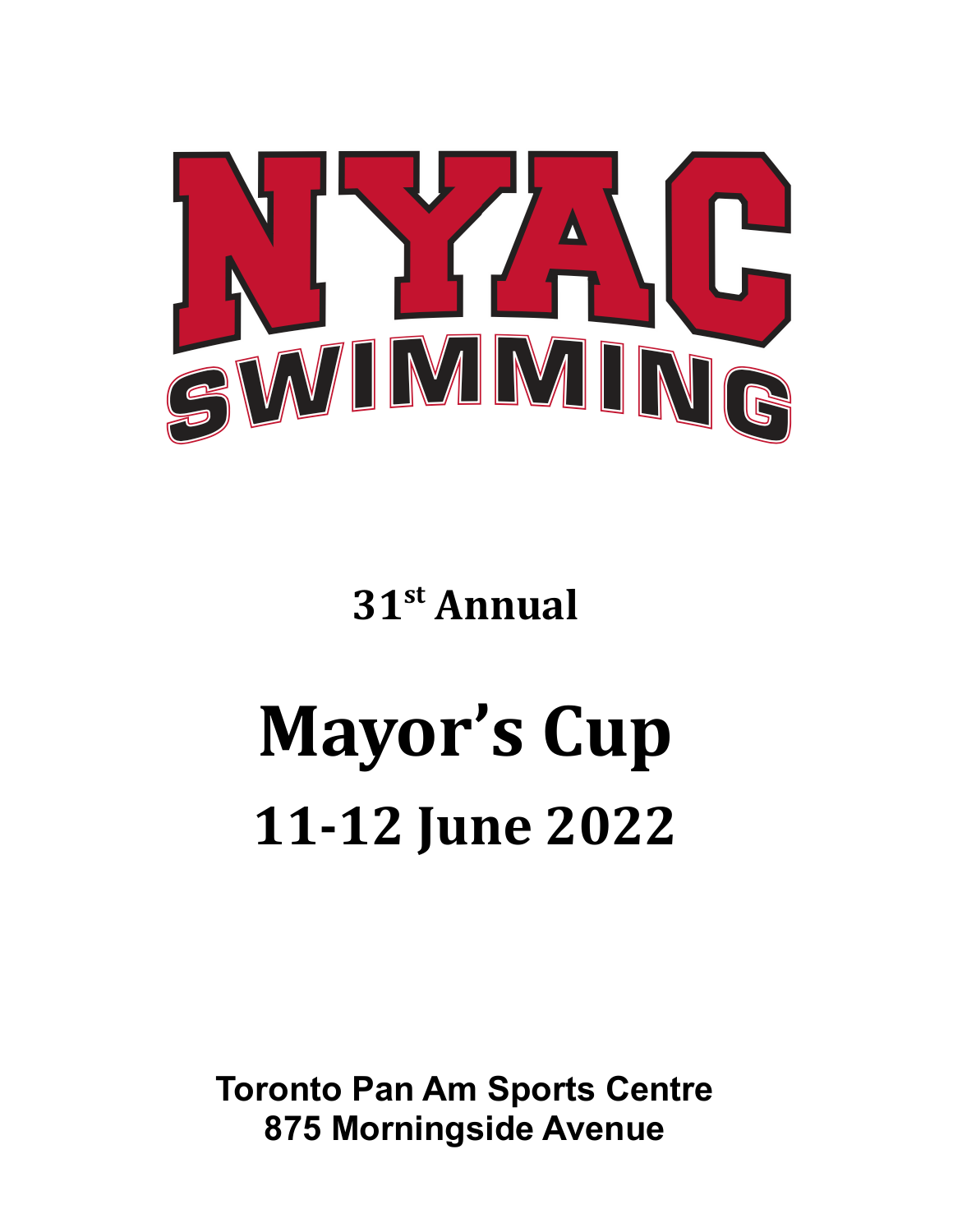

**Toronto Pan Am Sports Centre, 875 Morningside Ave Toronto ON M1C 0C7**

**Date: June 11 & 12, 2022**

**Host: North York Aquatic Club** ( [www.nyacswimming.ca](http://www.nyacswimming.ca) )

**Location:** Toronto Pan Am Sports Centre 875 Morningside Ave. Toronto ON M1C 0C7

**Facility:** One 10 lane, 50 metre pool with Electronic Timing

**Meet Package:** The only meet package which will be considered as valid must be the most current version found on [www.swimming.ca](http://www.swimming.ca)

## **Safety at**

**Competition:** Swimming Canada and Swim Ontario believes that athletes, coaches, officials, support staff and volunteers have the right to participate in a safe, welcoming and inclusive sport environment that is free of abuse, harassment and discrimination. COVID Safety Procedures, Concussion Management & Event Photography procedures will be in effect. For complete details click [HERE.](https://drive.google.com/file/d/1aJ74cmN9IyOsEZqzXIYh1NBacDtSTjtE/view?usp=sharing) Every club and its participants are responsible for ensuring all facility rules and requirements are followed.

#### Rowan's Law – Concussion Management

The Rowan's Law requirements came into effect on July 1, 2019. Swim Ontario takes the health and well-being of all participants in sport and recreation activities very seriously and is committed to helping all in the Swim Ontario family succeed in swimming and other activities. Parents, coaches, officials, volunteers and swimmers all have a role to play in ensuring the safety of all participants at sanctioned competitions in Ontario. We must create an environment that encourages and motivates participants to assume responsibility for their own safety and the safety of others. Until further protocols or procedures are in place, the concussion management protocol will take effect for all participants at a Swim Ontario sanctioned competition that are involved in an incident resulting in a significant impact to the head, face, neck or body. If symptoms of a possible concussion are present the participant shall be removed from any further Swim Ontario sanctioned activity until they receive Swim Ontario approval upon clearance, in writing, by a medical professional with experience in concussion treatment/protocols. For full details and resources on Rowan's Law and Concussion management protocols click [HERE](http://www.swimontario.com/uploads/Officials/Resources/SafeSportCompetition.pdf).

#### Open and Observable Environment

Swimming Canada and Swim Ontario is dedicated to providing a safe and inclusive environment, which involves promoting Open and Observable Environments. This means making meaningful and concerted efforts to avoid situations where a coach/official/staff member, etc. might be alone with an athlete. All interactions between an athlete and an individual who is in a position of trust should normally, and wherever possible, be in an environment or space that is both 'open' and 'observable' to others.

#### Event Photography/Videography

In order to minimize risk, all photographs and video taken at Swimming Canada/Swim Ontario sanctioned competitions, whether taken by a professional photographer or videographer, spectator, team support staff or any other participant, must observe generally accepted standards of decency. Under no circumstances are cameras or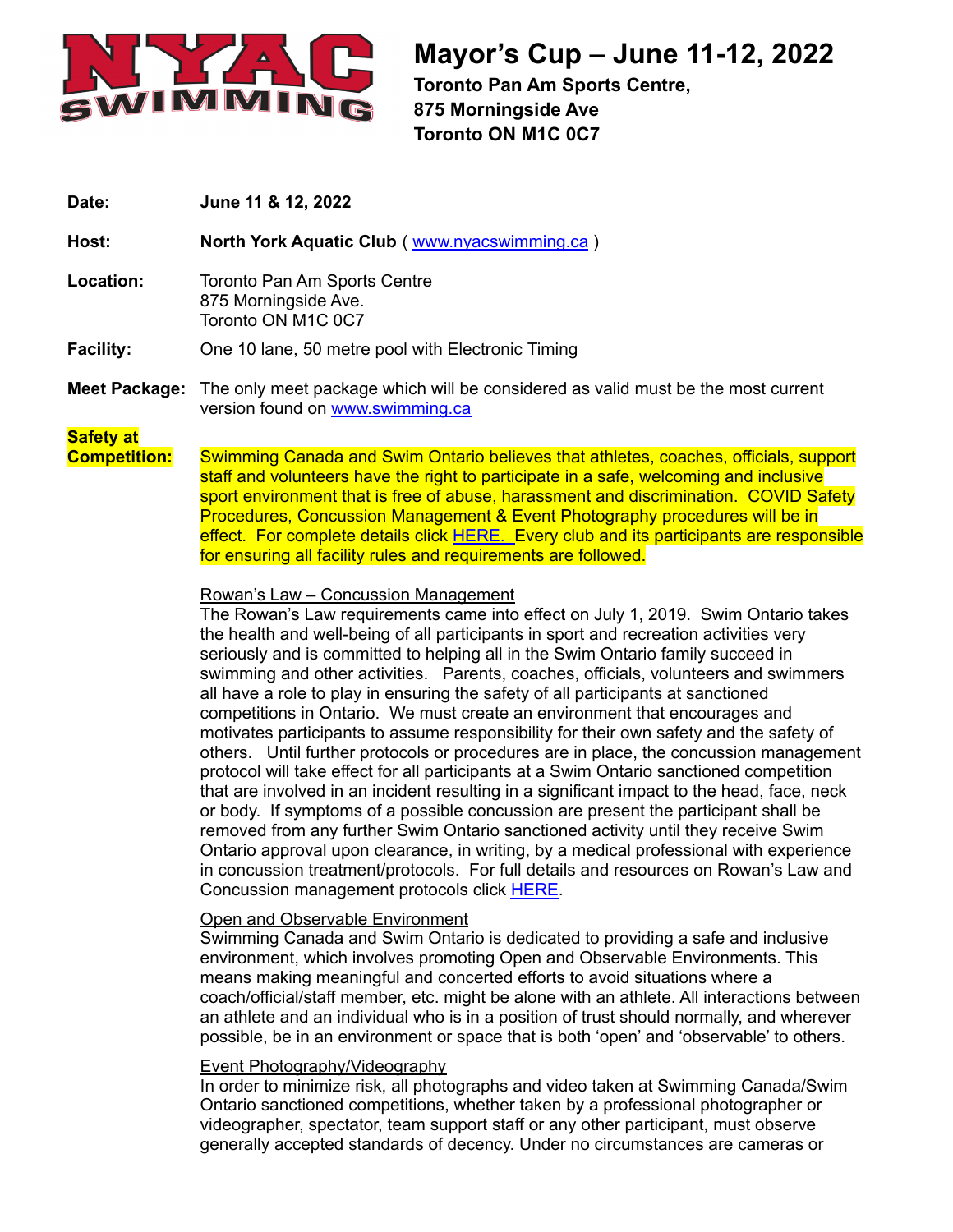

**Toronto Pan Am Sports Centre, 875 Morningside Ave Toronto ON M1C 0C7**

| Safety at<br><b>Competition</b>                  |                                                                                                                                                                                                                                                                                                                                                      |
|--------------------------------------------------|------------------------------------------------------------------------------------------------------------------------------------------------------------------------------------------------------------------------------------------------------------------------------------------------------------------------------------------------------|
| (continued):                                     | other recording devices allowed in the area immediately behind the starting blocks<br>during practice or competition starts, or in locker rooms, bathrooms, or any other<br>dressing area. For full details click <b>HERE</b>                                                                                                                        |
|                                                  | Only individuals that have made application and received authorization to record the<br>event, in any manner, in any medium or context now known or hereafter developed,<br>shall be granted access to the designated deck area and permission to do so. Please<br>contact Meet Management for application and authorization.                        |
| <b>Competition</b><br>Coordinator:               | Leela D'Cruz                                                                                                                                                                                                                                                                                                                                         |
|                                                  | Meet Managers: Kirsti Kontor - kirsti@nyacswimming.ca<br>Michelle Amar - michellelipkus@gmail.com                                                                                                                                                                                                                                                    |
| <b>Entry &amp; Results</b><br><b>Management:</b> | Kirsti Kontor - kirsti@nyacswimming.ca                                                                                                                                                                                                                                                                                                               |
| <b>Officials:</b>                                | It would be appreciated if each club would provide some officials to help with the meet.<br>If anyone is interested in officiating at the meet, please contact Kirsti Kontor at<br>kirsti@nyacswimming.ca<br>If an evaluation is required for a position, please make it known to the referee<br>prior to the session start.                         |
| <b>Meet Notes:</b>                               | All events are timed final. Event de-qualifying standards exist, see 'Entries' section.<br>Results will be stated, and awards provided for the age groups listed under 'Awards'.<br>Meet management reserves the right to modify session times (all clubs will be notified 1<br>week before the meet), and limit entries to fit available pool time. |
| <b>Competition</b><br><b>Rules:</b>              | All current Swimming Canada rules will be followed.                                                                                                                                                                                                                                                                                                  |
|                                                  | All swimmers participating in a provincially sanctioned meets shall be required to                                                                                                                                                                                                                                                                   |
|                                                  | comply with swimwear rule GR 5. Click HERE to view full details. Advanced                                                                                                                                                                                                                                                                            |
|                                                  | notification for exemption or for clarification of the rule please see the Competition<br>Coordinator.                                                                                                                                                                                                                                               |
|                                                  | Please note that Swimming Canada Competition Warm-Up Safety Procedures will be in<br>effect.                                                                                                                                                                                                                                                         |
| Coach's                                          |                                                                                                                                                                                                                                                                                                                                                      |
| <b>Registration:</b>                             | Meet management will cross reference the list of coaches in attendance at this                                                                                                                                                                                                                                                                       |
|                                                  | competition with the Swim Ontario Compliance lists. If a coach is not on this list, meet<br>management is obligated to enforce the Swimming Canada policy and not permit that                                                                                                                                                                        |
|                                                  | coach to attend meet. Meet management will forward Swim Ontario a list of coaches                                                                                                                                                                                                                                                                    |
|                                                  | who they have found to be in non-compliance.                                                                                                                                                                                                                                                                                                         |
| <b>Dive Starts:</b>                              | As per the Facility Rules for Dive Starts, Starts will be conducted from Starting<br>Platforms (blocks) as per FINA FR 2.3 and SW 4.1 from both ends.                                                                                                                                                                                                |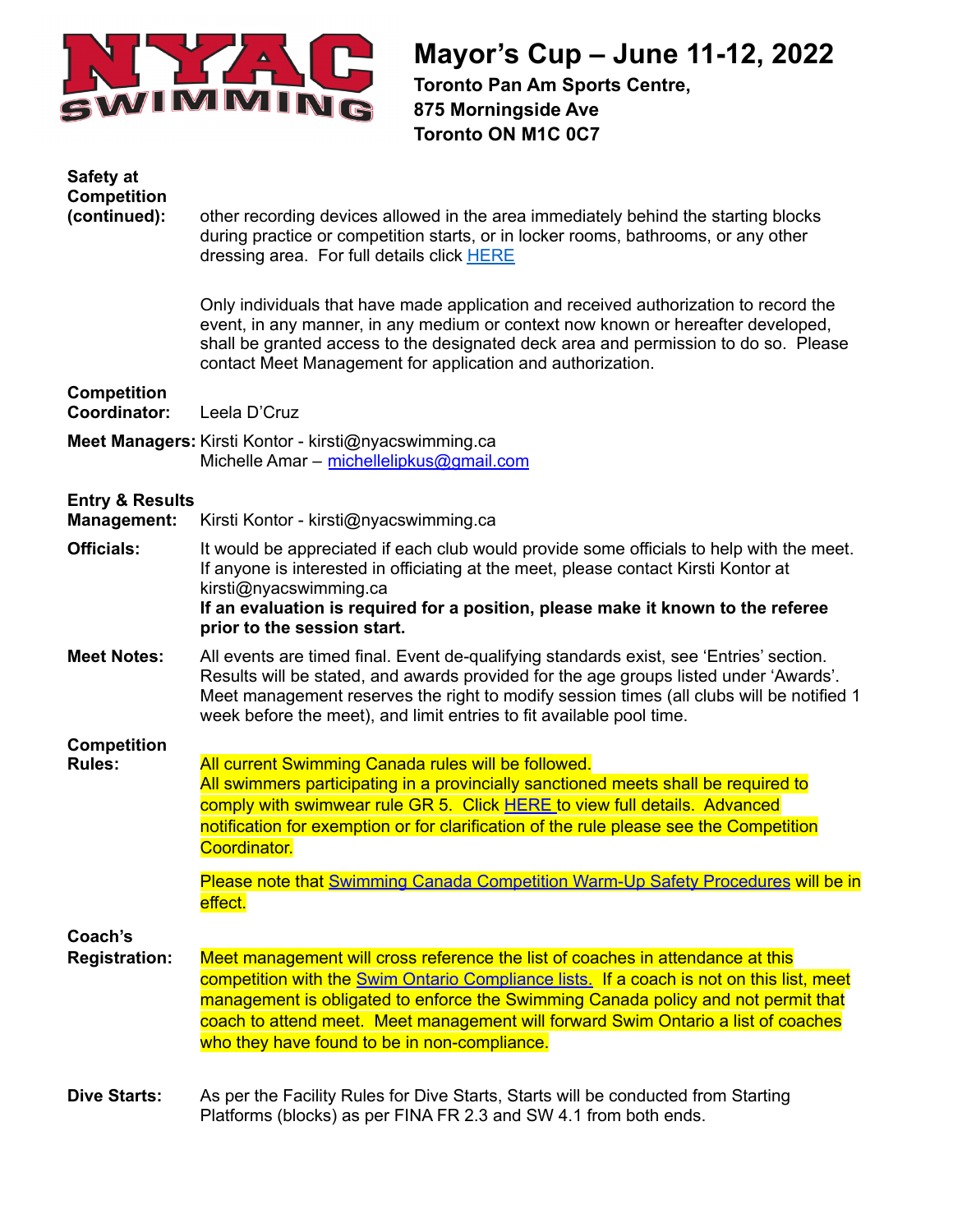

**Toronto Pan Am Sports Centre, 875 Morningside Ave Toronto ON M1C 0C7**

**Records:** Swim Ontario has a completed certified pool length survey for the aforementioned swimming pool and swim times achieved at this competition will be eligible for provincial or national records.

**Age-Up Date:** Ages submitted are to be as the first day of competition.

**Mixed Gender**: An exemption from the requirement to swim events in gender separated events due to limited time, developmental opportunities or facility requirements and/or due to a missed swim, where on an exception basis, a referee agrees to have the swimmer swim with a heat of an opposite gender event.

> In spite of these exemptions, any swimmer who achieves a record time at a competition that recognizes records at any level (regional, provincial, national etc, whether age group or open) will not be recognized for that record unless the coach has advised the referee prior to the start of the session that there is a possibility of the record being broken, and the referee insures that the swimmer competes with competitors of the same gender for his/her heat.

In the event that mixed gender swims are permitted, the results must still be posted separately by gender of swimmers.

### **Eligibility &**

**Foreign Competitors:**

All athletes must be registered as Competitive swimmers with Swimming Canada and have a valid Swimming Canada registration number. Entries without a valid Swimming Canada registration number and registration status will be declined entry.

Foreign competitors are welcome, subject to the provisions below.

All foreign competitors must be registered with an amateur swimming organization recognized by FINA. All foreign swimmers and coaches must be duly registered and residents of the governing body for which they are competing. All swimmers and coaches must be in good standing with their respective governing swim body.

All foreign swimmers and coaches must have primary residence within the province /state or country for which they claim registration. Proof of residency may be green card, student ID, driver's license, college residence or other document as deemed acceptable by Swim Ontario and shall be submitted with the Proof of [Residence](https://drive.google.com/file/d/1_qljeYNDX1KagduiJEk-AYVnNn17XLIc/view?usp=sharing) and [Registration](https://drive.google.com/file/d/1_qljeYNDX1KagduiJEk-AYVnNn17XLIc/view?usp=sharing) Status form to Swim Ontario no later than 7 days prior to start of competition.

**Entry Fees:** \$16.00 per individual event and \$20.00 per Relay event

**Payment can be made via cheque (payable to North York Aquatic Club) or via e-transfer to [treasurer@nyacswimming.ca](mailto:treasurer@nyacswimming.ca) prior to the meet.**

\$10 Splash Fee per swimmer

**Entries:** Entries must be submitted through the Swimming Canada online entries system at [www.swimming.ca](http://www.swimming.ca). Meet Management will not accept entries directly via email.

All team entries must be received by **Friday, May 27, 2022**

Changes to entries will not be accepted after **Friday, June 3, 2022**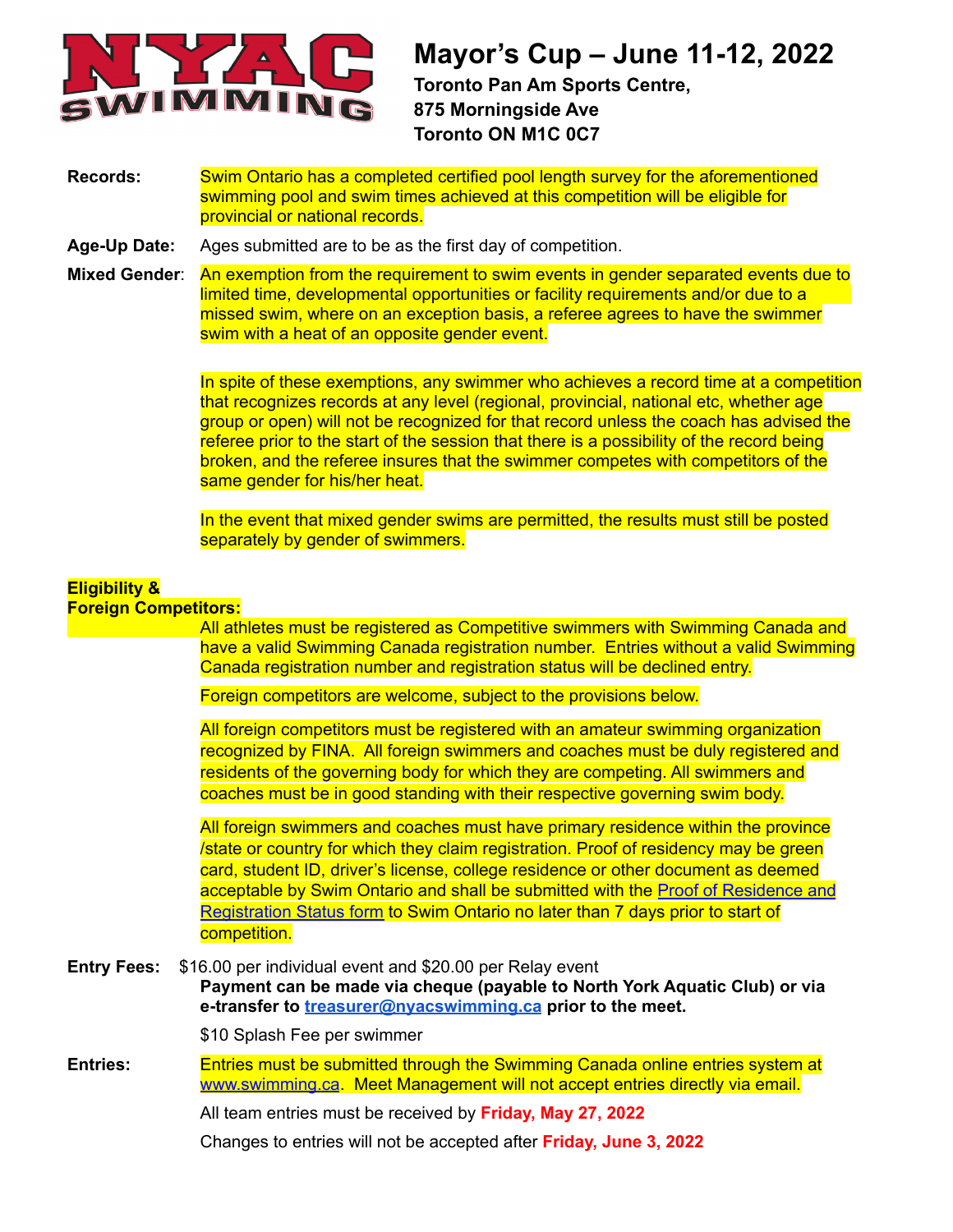

**Toronto Pan Am Sports Centre, 875 Morningside Ave Toronto ON M1C 0C7**

|                                        | Event De-Qualifying Standards exist. De-qualifying Standard is Swim Ontario 'B<br>Festival' for 12 & Under swimmers, and Swim Ontario 'B' for 13 & Over swimmers . All<br>coaches are asked to adhere to time standards in all events when entering their<br>swimmers. Any swimmer found to meet "B" or higher standard will swim exhibition only.                                                                                             |
|----------------------------------------|------------------------------------------------------------------------------------------------------------------------------------------------------------------------------------------------------------------------------------------------------------------------------------------------------------------------------------------------------------------------------------------------------------------------------------------------|
|                                        | Entry limit: maximum 4 individual events per day                                                                                                                                                                                                                                                                                                                                                                                               |
|                                        | <b>Qualifying Period: Since 1 September 2019</b>                                                                                                                                                                                                                                                                                                                                                                                               |
| <b>Conversion:</b>                     | Please submit LCM times. SCM times will be accepted and converted at a 2%<br>conversion rate.                                                                                                                                                                                                                                                                                                                                                  |
| Seeding:                               | Seeding will be in accordance with Swimming Canada Swimming Rule SW3.1. All<br>events will be seeded Fast to Slow.                                                                                                                                                                                                                                                                                                                             |
| <b>Deck Entries:</b>                   | Deck Entries are Exhibition Only. They are not eligible for scoring or awards. Deck<br>entries will be accepted for empty lanes only (no new heats will be created). Swimmers<br>entered on deck must have valid proof of SC registration as an active, registered,<br>competitive swimmer. The cost for deck entries is \$20.00 per individual event, \$30.00<br>for Relays to be paid in cash/cheque at the time that the entry is accepted. |
| <b>Scratches:</b>                      | Scratches are to be made on the posted heat sheets. No penalty for late scratches.                                                                                                                                                                                                                                                                                                                                                             |
| <b>Official Time</b><br><b>Splits:</b> | Meet management requires that any coach wishing to rely on a time achieved by the<br>swimmer for an interval shorter than the total distance of the event shall so advise the<br>Referee prior to the commencement of the session (or event) in question.                                                                                                                                                                                      |
| <b>Awards:</b>                         | Medals 1st to 3rd for the following:<br>Individual events - 8&U, 9, 10, 11, 12, 13, 14, 15&O                                                                                                                                                                                                                                                                                                                                                   |
|                                        | *If there are less than 5 swimmers in the 8 & Under category for any one event, meet<br>management will reserve the right to revise the age category to 9 & Under and only 1st<br>place will be awarded to the 8 & Under swimmer in each event.                                                                                                                                                                                                |
|                                        | Trophies for the following:                                                                                                                                                                                                                                                                                                                                                                                                                    |
|                                        | Relays - 11&U, 12-13, 14&O                                                                                                                                                                                                                                                                                                                                                                                                                     |
| <b>Award</b>                           | <b>Presentations:</b> Awards will be presented on the podium                                                                                                                                                                                                                                                                                                                                                                                   |
| <b>Meet Results:</b>                   | Official Results will be posted within 48 hours of completion of the meet to<br>www.swimming.ca                                                                                                                                                                                                                                                                                                                                                |
| <b>Live Results</b>                    |                                                                                                                                                                                                                                                                                                                                                                                                                                                |

**& Heat Sheets:** <http://www.rectec.ca/results.aspx> and Meet Mobile ([download](http://www.active.com/mobile/meet-mobile-app) Meet Mobile)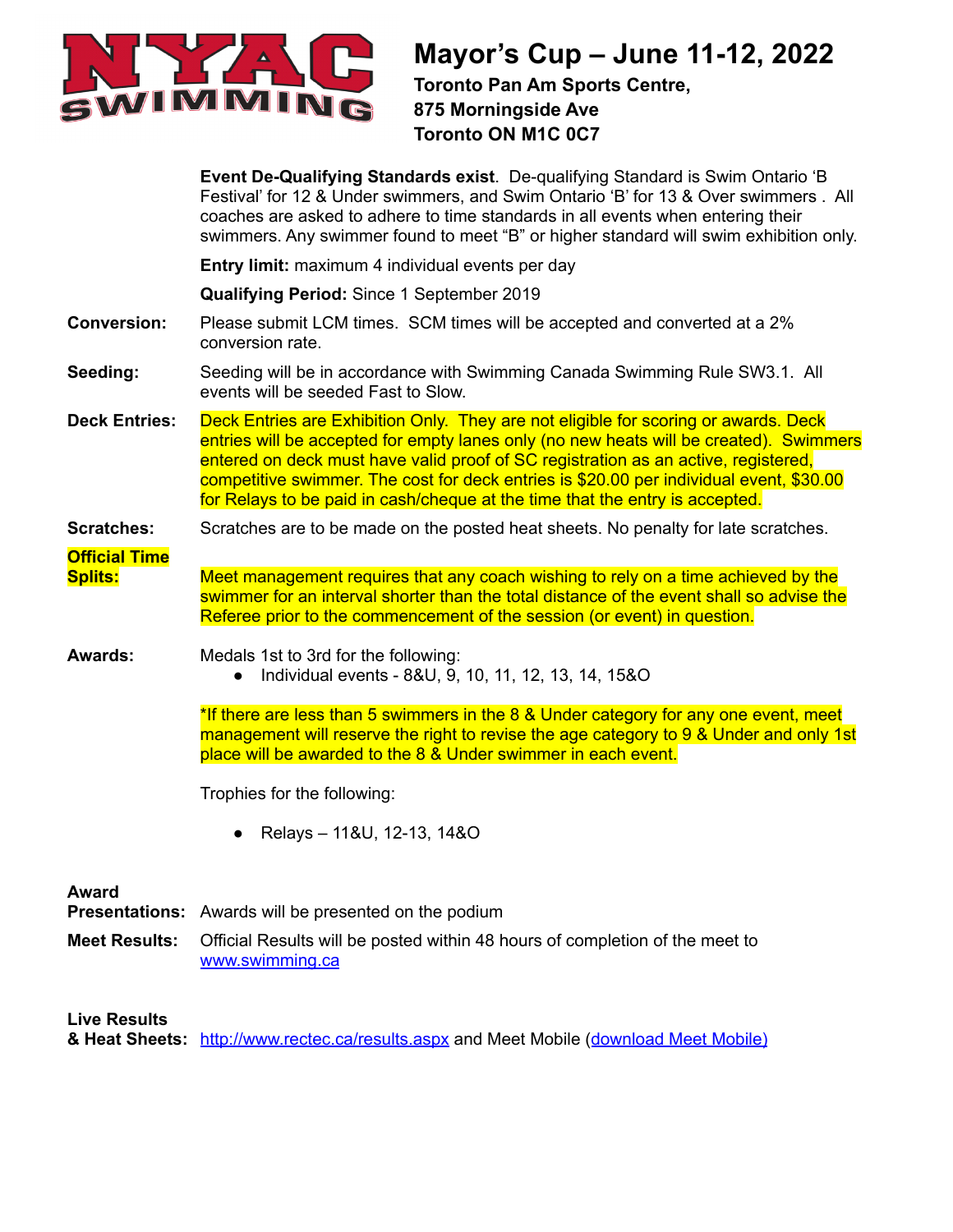

**Toronto Pan Am Sports Centre, 875 Morningside Ave Toronto ON M1C 0C7**

## **NORTH YORK AQUATIC CLUB 31st Annual Mayor's Cup**

## **Order of Events**

| Session 1 - Sat June 11 |
|-------------------------|
| 11 & Under              |
|                         |

#### **Warm-up***: 8:00-8:40 am Start: 8:45 am*

#### **Age 11 & Under Age 12-13 years**

| <b>GIRLS</b> | <b>EVENT</b>    | <b>BOYS</b> | <b>GIRLS</b> | <b>EVENT</b>    | <b>BOYS</b> |
|--------------|-----------------|-------------|--------------|-----------------|-------------|
|              | 100 Breast      | 2           | 13           | 100 Breast      | 14          |
| 3            | 100 Free        | 4           | 15           | 100 Free        | 16          |
| 5            | 50 Fly          | 6           | 17           | <b>50 Fly</b>   | 18          |
|              | 50 Back         | 8           | 19           | 50 Back         | 20          |
| 9            | 200 IM          | 10          | 21           | 200 IM          | 22          |
| 11           | 4x50 Free Relay | 12          | 23           | 4x50 Free Relay | 24          |

| Session 3 - Sat June 11<br><b>14 &amp; Over</b><br>Warm-up: 3:00-3:40 pm<br><b>Start: 3:45 pm</b> |                          |             |              | Session 4 – Sun June 12<br>11 & Under          |             |
|---------------------------------------------------------------------------------------------------|--------------------------|-------------|--------------|------------------------------------------------|-------------|
|                                                                                                   |                          |             |              | Warm-up: 8:00-8:40 am<br><b>Start: 8:45 am</b> |             |
|                                                                                                   | <u>Age 14 &amp; Over</u> |             |              | Ages 11 & Under                                |             |
| <b>GIRLS</b>                                                                                      | <b>EVENT</b>             | <b>BOYS</b> | <b>GIRLS</b> | <b>EVENT</b>                                   | <b>BOYS</b> |
| 25                                                                                                | 100 Breast               | 26          | 37           | 100 Back                                       | 38          |
| 27                                                                                                | 100 Free                 | 28          | 39           | 50 Free                                        | 40          |
| 29                                                                                                | 50 Fly                   | 30          | 41           | 50 Breast                                      | 42          |
| 31                                                                                                | 50 Back                  | 32          | 43           | <b>100 Fly</b>                                 | 44          |
| 33                                                                                                | 200 IM                   | 34          | 45           | 200 Free                                       | 46          |
| 35                                                                                                | 4x50 Free Relay          | 36          | 47           | 4x50 Medley Relay                              | 48          |

| <b>Session 2 - Sat June 11</b><br>$12 - 13$ |                        |             |  |  |  |
|---------------------------------------------|------------------------|-------------|--|--|--|
| Warm-up: 11:30-12:10 pm<br>Start: 12:15 pm  |                        |             |  |  |  |
|                                             | <u>Age 12-13 years</u> |             |  |  |  |
| <b>GIRLS</b>                                | <b>EVENT</b>           | <b>BOYS</b> |  |  |  |
| 13                                          | 100 Breast             | 14          |  |  |  |
| 15                                          | 100 Free               | 16          |  |  |  |
| 17                                          | <b>50 Fly</b>          | 18          |  |  |  |
| 19                                          | 50 Back                | 20          |  |  |  |
| 21                                          | <b>DUU IN</b>          | っっ          |  |  |  |

| n 3 - Sat June 11<br><b>14 &amp; Over</b>  |             |                 |                                                | Session 4 - Sun June 12<br>11 & Under |             |
|--------------------------------------------|-------------|-----------------|------------------------------------------------|---------------------------------------|-------------|
| -up <i>: 3:00-3:40 pm</i><br>tart: 3:45 pm |             |                 | Warm-up: 8:00-8:40 am<br><b>Start: 8:45 am</b> |                                       |             |
| <u>Age 14 &amp; Over</u>                   |             | Ages 11 & Under |                                                |                                       |             |
| <b>EVENT</b>                               | <b>BOYS</b> |                 | <b>GIRLS</b>                                   | <b>EVENT</b>                          | <b>BOYS</b> |
| 100 Breast                                 | 26          |                 | 37                                             | 100 Back                              | 38          |
| 100 Free                                   | 28          |                 | 39                                             | 50 Free                               | 40          |
| 50 Fly                                     | 30          |                 | 41                                             | 50 Breast                             | 42          |
| 50 Back                                    | 32          |                 | 43                                             | 100 Fly                               | 44          |
| 200 IM                                     | 34          |                 | 45                                             | 200 Free                              | 46          |
| 4x50 Free Relay                            | 36          |                 | 47                                             | 4x50 Medley Relay                     | 48          |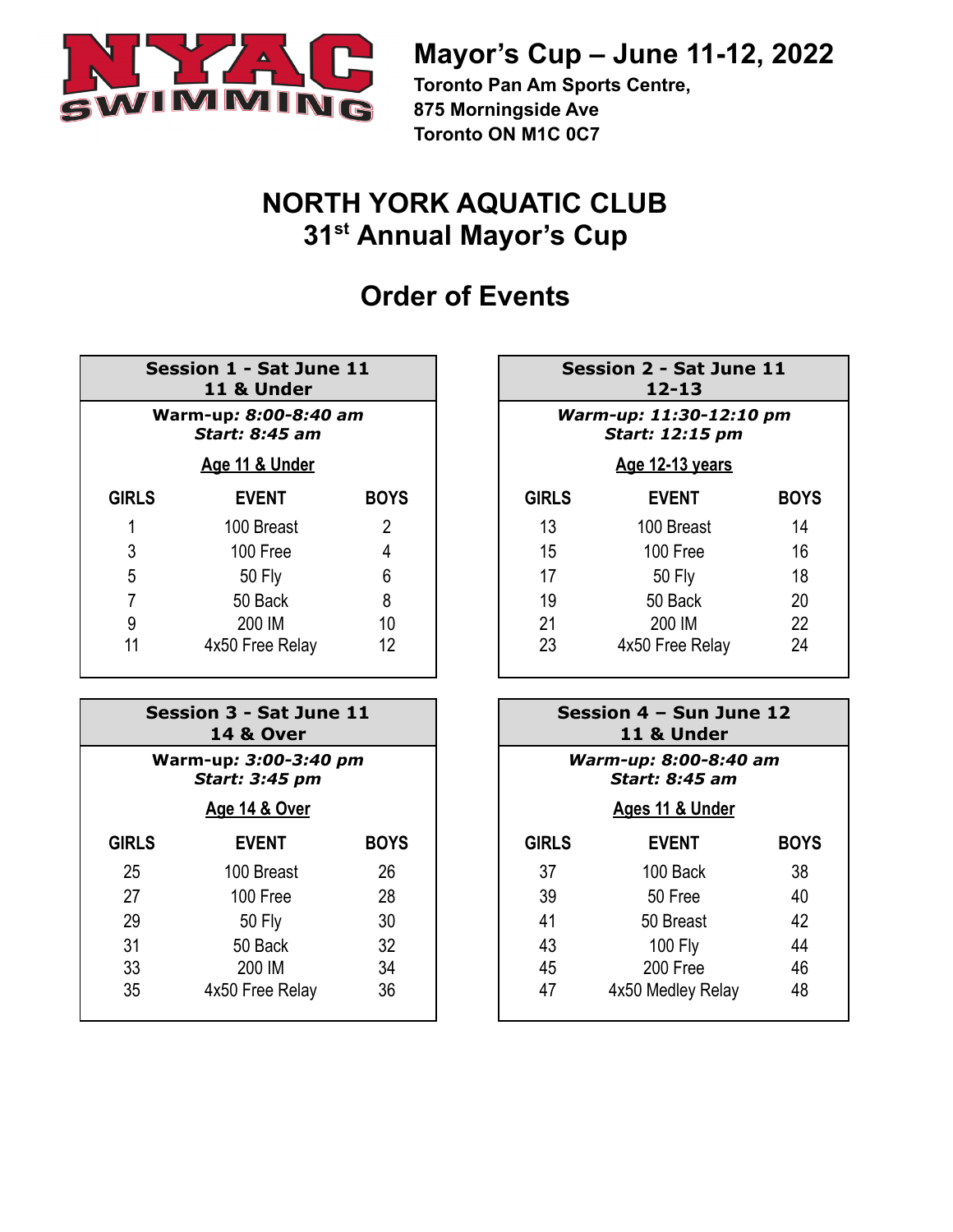

**Toronto Pan Am Sports Centre, 875 Morningside Ave Toronto ON M1C 0C7**

| <b>Session 5 - Sun June 12</b><br>$12 - 13$<br>Warm-up: 11:30-12:10 pm<br><b>Start: 12:15 pm</b> |                   |             |              | Session 6 - Sun June 12<br><b>14 &amp; Over</b> |             |
|--------------------------------------------------------------------------------------------------|-------------------|-------------|--------------|-------------------------------------------------|-------------|
|                                                                                                  |                   |             |              | Warm-up: 3:00-3:40 pm<br><b>Start: 3:45 pm</b>  |             |
|                                                                                                  | Age 12-13 years   |             |              | Ages 14 & Over                                  |             |
| <b>GIRLS</b>                                                                                     | <b>EVENT</b>      | <b>BOYS</b> | <b>GIRLS</b> | <b>EVENT</b>                                    | <b>BOYS</b> |
| 49                                                                                               | 100 Back          | 50          | 61           | 100 Back                                        | 62          |
| 51                                                                                               | 50 Free           | 52          | 63           | 50 Free                                         | 64          |
| 53                                                                                               | 50 Breast         | 54          | 65           | 50 Breast                                       | 66          |
| 55                                                                                               | 100 Fly           | 56          | 67           | 100 Fly                                         | 68          |
| 57                                                                                               | 200 Free          | 58          | 69           | 200 Free                                        | 70          |
| 59                                                                                               | 4x50 Medley Relay | 60          | 71           | 4x50 Medley Relay                               | 72          |

| Session 6 - Sun June 12<br><b>14 &amp; Over</b> |                   |             |  |  |
|-------------------------------------------------|-------------------|-------------|--|--|
| Warm-up: 3:00-3:40 pm<br><b>Start: 3:45 pm</b>  |                   |             |  |  |
|                                                 | Ages 14 & Over    |             |  |  |
| <b>GIRLS</b>                                    | <b>EVENT</b>      | <b>BOYS</b> |  |  |
| 61                                              | 100 Back          | 62          |  |  |
| 63                                              | 50 Free           | 64          |  |  |
| 65                                              | 50 Breast         | 66          |  |  |
| 67                                              | 100 Fly           | 68          |  |  |
| 69                                              | 200 Free          | 70          |  |  |
| 71                                              | 4x50 Medley Relay | 72          |  |  |

## DRONTO PAN AM **SPORTS CENTRE** Competition Dismissal Policy

As outlined in the policies and procedures during competitions it is the responsibility of the participants (coaches and swimmers) to abide by pool rules. In the event that a participant is not following the provided rules and regulations, TPASC reserves the right to dismiss a participant from continuing in the event.

#### **2.15 Patron Behaviour**

- Socializing with or distracting pool staff, including lifeguards, is prohibited.
- No person within the pool area shall behave in such a manner as to jeopardize the safety and health of himself/herself and others. Such behavior, including abusive or profane language, may result in being asked to leave.
- Running, boisterous or rough play, pushing, acrobatics, dunking, wrestling, offensive or disruptive splashing or yelling, diving or jumping without care and caution, snapping of towels, improper conduct causing undue disturbances on or about the pool area or any acts which would endanger any patron are prohibited.
- Spitting, spouting water, blowing nose, urinating or defecating in the pool is prohibited.
- **● No food or drinks on deck. No gum.**
- All minor rule infractions warrant a verbal warning along with a brief explanation of why the rule is enforced.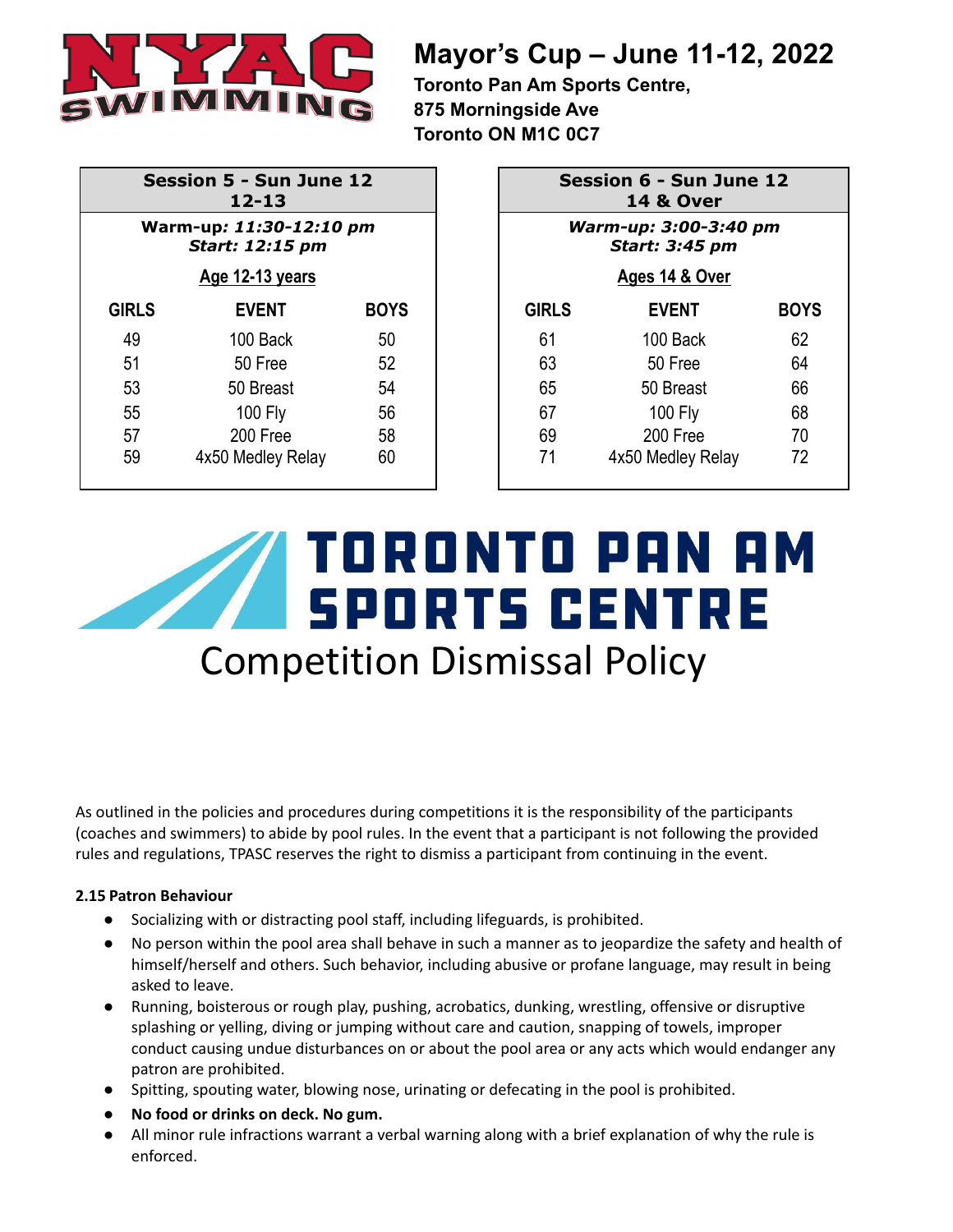

**Toronto Pan Am Sports Centre, 875 Morningside Ave Toronto ON M1C 0C7**

- If a swimmer repeatedly breaks rules or regulations, making it absolutely necessary for discipline purposes to send him/her home for a period of time, the Deck Supervisor must document the situation on an Incident Report Form.
- Should there be any instances where longer suspensions are recommended, the Deck Supervisor is to discuss details with Aquatics Management staff who shall decide the appropriate course of action.

#### 1) In the event that a participant is repeatedly breaking a pool rule there will be a three strike rule in the **following order:**

- 2) Lifeguard speaks to participant and deck supervisor/management is notified.
- 3) Lifeguard/deck supervisor will identify participant to coaches and have coach speak to swimmer

Meet Manager will be made aware of this step.

4) Aquatics Management and Meet Manager dismiss swimmer after being warned.

#### 5) TPASC requests that all participants involved in the event are made aware of all facility policies and **procedures and that the Competition Dismissal Policy is known and understood by all participants.**

We appreciate your cooperation and understanding to keep our facility as safe and pristine as possible.